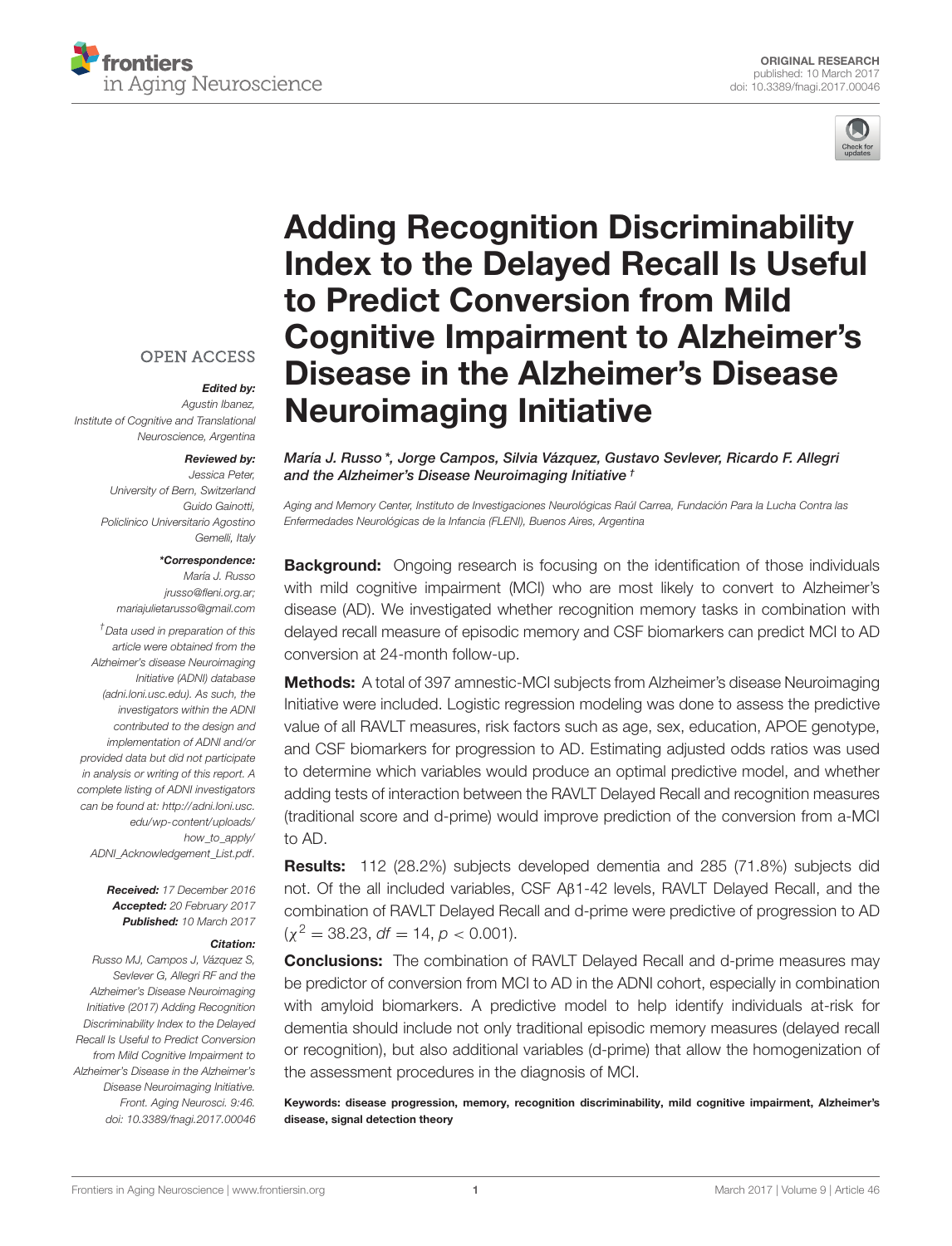# INTRODUCTION

Mild Cognitive Impairment (MCI) is a common condition defined as transitional state between normal cognition and dementia [\(Petersen et al., 2001\)](#page-6-0). In general, subjects with MCI convert to dementia at an annual rate in the range of 10–15% [\(Farias et al., 2009\)](#page-6-1). Predicting who among a group of MCI patients are more likely to further decline in cognition would be essential to ensure an early intervention and appropriate treatment as well as future preventive and treatment trials.

Of the MCI subtypes, patients with amnestic MCI (a-MCI) are at greatest risk. Poor delayed recall and recognition memory is a well-established pattern in the Alzheimer's disease (AD) literature, which is considered to reflect deficits in storage caused by deficient consolidation of new memory traces (Weintraub et al., [2012\)](#page-6-2). Abundant evidence indicates delayed recall scores in word-list learning tasks such as the Rey Auditory Verbal Learning Test (RAVLT) [\(Rey, 1941,](#page-6-3) [1964\)](#page-6-4) are perhaps the most challenging and accurate measures of episodic memory when used to accurately predict diagnostic conversion to AD [\(Estévez-González et al., 2003;](#page-6-5) [Maruff et al., 2004;](#page-6-6) [Griffith et](#page-6-7) al., [2006\)](#page-6-7). It should be noted that other memory tests have shown predictive validity for clinical progression from MCI to AD, including Free and Cued Selective Reminding Test (FCSRT-FR) [\(Derby et al., 2013\)](#page-6-8), delayed recall of story memory and verbal paired associates [\(Guarch et al., 2008\)](#page-6-9) and visuospatial paired associate learning [\(Ahmed et al., 2008\)](#page-5-0). Some authors (Dubois and Albert, [2004;](#page-6-10) [Dubois et al., 2007\)](#page-6-11) proposed using memory tests that provide encoding and retrieval facilities, such as the free and cued recall test [\(Grober and Buschke, 1987;](#page-6-12) Gainotti et al., [2014\)](#page-6-13) to improve the prediction of MCI-AD conversion. However, a recently review showed inconclusive results (Grober and Buschke, [1987;](#page-6-12) [Carlesimo et al., 2011;](#page-5-1) [Gainotti et al., 2014\)](#page-6-13). It is mandatory to have adequate and well-controlled studies to determine whether that test paradigms can improve the prediction of conversion from MCI to AD.

Thus, most clinical studies assume that memory is a single entity and extrapolate the results of a single memory measure (e.g., delayed recall or recognition task, verbal, or visual memory test) to the global memory functioning. Episodic memory can be subdivided according to the different stages on the reproduction process (e.g., free recall, cued recall, or recognition) and this multicomponent analysis may be used to describe the real risk of MCI to AD conversion. To our knowledge, it is not clear whether measurement of recognition task adds benefit for measuring conversion over time in a clinical cohort.

In the present study, we investigated whether recognition memory tasks in combination with delayed recall measure of episodic memory and CSF biomarkers can predict MCI to AD conversion at 24-month follow-up. We chose to examine this issue using ADNI, a public data set with a large sample and prospective nature. Delayed recall is the most important predictor for MCI to AD conversion. In addition, AD's patient deficits are evident in recognition tasks, with the presence of many false alarms errors. Most studies simplify recognition task by only registering the number of correct identifications (hits), without the inclusion of false alarms in their interpretation. Based

on the signal detection theory, a discriminability recognition index (d-prime) can be calculated including both hits and false alarms [\(Russo et al., 2016\)](#page-6-14). In addition, d-prime has been shown to distinguish healthy older adults from those with a-MCI or mild AD. We hypothesized that the addition of the d-prime measure to the delayed recall task would be good predictor of conversion from a-MCI to AD at 24-month followup in combination with CSF biomarkers related to AD, which were significant discriminators in other studies [\(Tabert et al.,](#page-6-15) [2006;](#page-6-15) [Lanari and Parnetti, 2009;](#page-6-16) [Gomar et al., 2011\)](#page-6-17) and were independently associated with future cognitive decline compared to other surrogate of neurodegeneration as MRI [\(Vemuri et al.,](#page-6-18) [2009\)](#page-6-18). We also thought that the addition of the traditional recognition score would be not a good predictor in combination with the same markers.

With the concepts explained in these paragraphs, we measured:

- (i) The main effect of the cognitive measures: RAVLT delayed recall, traditional RAVLT recognition, and d-prime.
- (ii) The main effect of the known risk factors such as age, sex, education, and APOE genotype.
- (iii) The main effect of the CSF biomarkers related to AD: Aβ1-42, P-tau181, and total tau.
- (iv) The interaction between RAVLT delayed recall and recognition measures (traditional score and d-prime), which represents the influence of the delayed recall on the magnitude of the recognition task.

Many papers have looked at specific clinical markers and biomarkers in isolation but never set up a study to compare the added effect to predict conversion to dementia. We believed that this analysis would help to interpret the MCI-AD transition in this sample and to propose the d-prime as an early useful cognitive marker to predict AD conversion.

## MATERIALS AND METHODS

#### Subjects

Data used in the preparation of this article were obtained from the Alzheimer's disease Neuroimaging Initiative (ADNI) database (adni.loni.usc.edu). The ADNI was launched in 2003 by the National Institute on Aging (NIA), the National Institute of Biomedical Imaging and Bioengineering (NIBIB), the Food and Drug Administration (FDA), private pharmaceutical companies and non-profit organizations, as a \$60 million, 5-year publicprivate partnership. The primary goal of ADNI has been to test whether serial magnetic resonance imaging (MRI), positron emission tomography (PET), other biological markers, and clinical and neuropsychological assessment can be combined to measure the progression of mild cognitive impairment (MCI) and early Alzheimer's disease (AD). Determination of sensitive and specific markers of very early AD progression is intended to aid researchers and clinicians to develop new treatments and monitor their effectiveness, as well as lessen the time and cost of clinical trials.

The Principal Investigator of this initiative is Michael W. Weiner, MD, VA Medical Center, and University of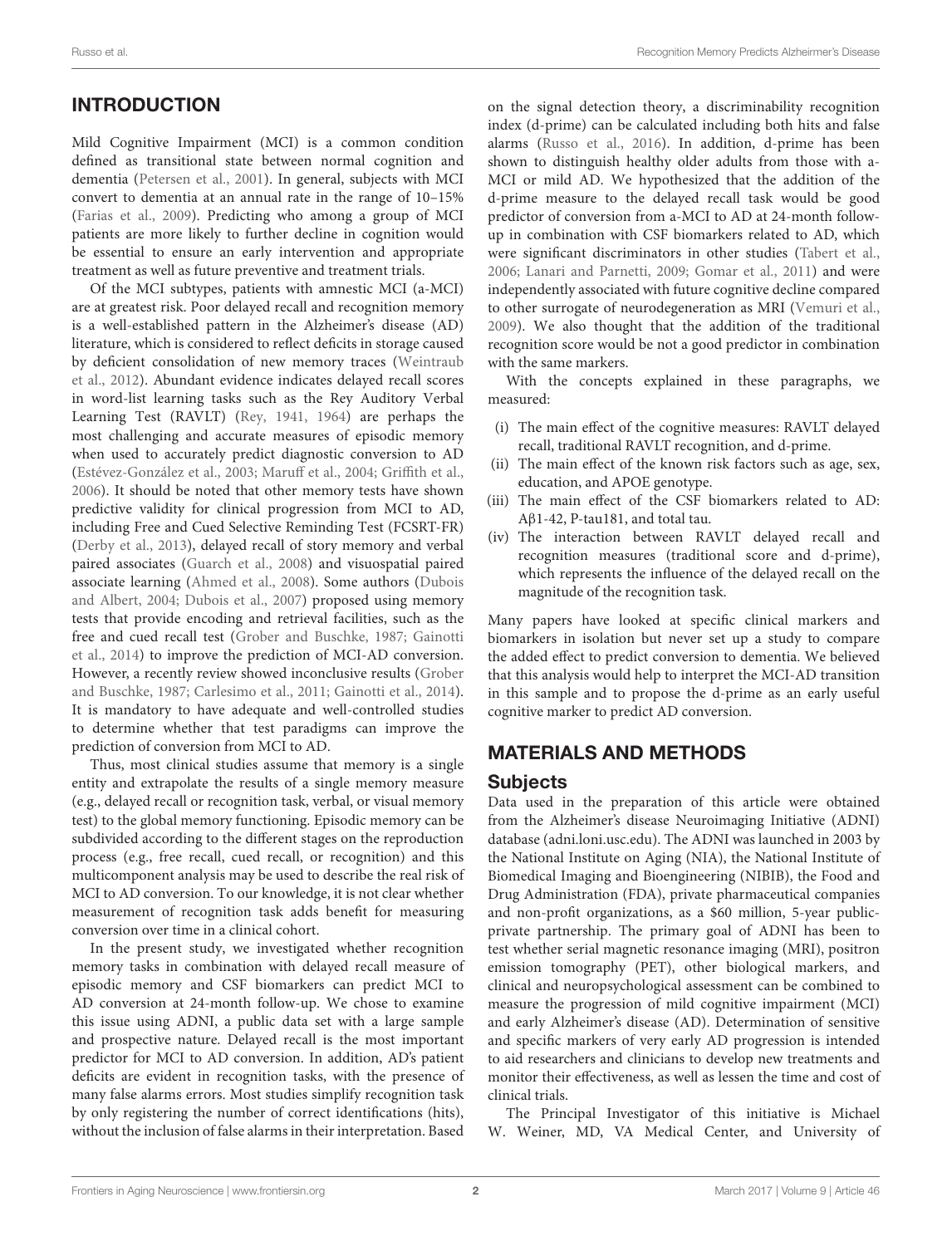California—San Francisco. ADNI is the result of efforts of many co-investigators from a broad range of academic institutions and private corporations, and subjects have been recruited from over 50 sites across the U.S. and Canada. The initial goal of ADNI was to recruit 800 subjects but ADNI has been followed by ADNI-GO and ADNI-2. To date these three protocols have recruited over 1,500 adults, ages 55–90, to participate in the research, consisting of cognitively normal older individuals, people with early or late MCI, and people with early AD. The follow up duration of each group is specified in the protocols for ADNI-1, ADNI-2, and ADNI-GO. Subjects originally recruited for ADNI-1 and ADNI-GO had the option to be followed in ADNI-2. For up-to-date information, see<http://www.adni-info.org> [\(Mueller et al., 2005;](#page-6-19) [Petersen et al., 2010\)](#page-6-20).

A total of 397 subjects with a-MCI from the ADNI study were included in the current analysis. MCI subjects fulfilled criteria for a-MCI [\(Petersen, 2004\)](#page-6-21): nondemented subjects with memory complaint (global CDR score  $= 0.5$ , with a Memory Box score  $\geq$  0.5), MMSE score of 24–30, a Modified Hachinski Ischemic Score [\(Rosen et al., 1980\)](#page-6-22) ≤4, a Geriatric Depression Score short form [\(Sheikh and Yesavage, 1986\)](#page-6-23) <6, and preserved instrumental activities of daily living. Subjects performed at an objective cut-off of 1.5 standard deviations (SD) below educationadjusted cut-off scores on the Logical Memory IIa of the Weschler Memory Scale-Revised [\(Wechsler, 1987\)](#page-6-24). The summary of the baseline characteristics of the ADNI subjects indicated that the subjects with MCI presented memory-only deficits (Petersen et al., [2010\)](#page-6-20).

The subjects with a-MCI were divided into two groups for the comparison between those who convert to AD dementia during 24-month follow-up and those who did not.

#### Psychometric Testing

The baseline characteristics of the subjects from ADNI cohort relevant to describe their neuropsychological profile were the Mini Mental State Examination (MMSE) [\(Folstein et al., 1975\)](#page-6-25); Logical memory test of immediate and delayed recognition, Wechsler Memory Scale III [\(Wechsler, 1987\)](#page-6-24); Boston Naming Test [\(Kaplan et al., 1983\)](#page-6-26); Categorical and Phonological Verbal Fluency test [\(Morris et al., 1989\)](#page-6-27); Digit Span Forward and Backward [\(Wechsler, 1997\)](#page-6-28); Trail Making Test A and B [\(Reitan,](#page-6-29) [1958\)](#page-6-29); GDS short form [\(Sheikh and Yesavage, 1986\)](#page-6-23); and RAVLT [\(Rey, 1941,](#page-6-3) [1964\)](#page-6-4).

The RAVLT consists of five learning trials in which a list of 15 words is read and the subject is asked to immediately recall orally as many items as possible. After an interference list of 15 novel words is read and recalled, subjects are then asked to recall words from the initial list (5-min delayed recall). A 30-min delayed recall trial and recognition test follow. For the recognition test, subjects are presented with a list of the 15 studied words and 15 non-studied foils and are asked to circle all words previously learned.

Discriminability refers to the ability to distinguish target words from distractor words, and is widely considered the best measure of recognition memory accuracy. Discriminability index (d-prime = Z hits rate – Z false alarms rate) is adapted from signal detection theory (Snodgrass and

Corwin, [1988\)](#page-6-30) and is analogous to a contrast z score, reflecting the absolute difference in standard deviation units between subject hit rate and false alarm rate [\(Donaldson,](#page-6-31) [1992\)](#page-6-31).

## CSF Analysis

CSF was available from 198 (49.80%) patients. Methods for cerebrospinal fluid (CSF) acquisition and biomarker measurement using the ADNI cohort has been reported previously [\(Shaw et al., 2009\)](#page-6-32). In brief, CSF was collected and stored at −80◦C at the University of Pennsylvania ADNI Biomarker Core Laboratory. Amyloid-β from peptides 1-42 (Aβ1-42), tau phosphorylated at threonine 181 (P-tau181), and total tau was measured using the multiplex xMAP Luminex platform (Luminex Corp, Austin TX) with Innogenetics (INNOBIA AlzBio3, Ghent, Belgium) immunoassay kit–based reagents.

# APOE ε4 Status

APOE ε4 status was considered as a binary variable (i.e., at least one ε4 allele vs. none).

## Statistical Analyses

Statistical analysis was performed with SPSS∗ Version 19.0 software for Windows. Independent sample t-tests were used to assess differences in clinical, cognitive and biomarkers CSF variables. The  $\chi^2$ -test was used for the analysis of gender and APOEε4 carrier status differences between groups. The Pearson's test of correlation was used to measure the degree of relationship between conversion status at 24-month followup and the predictive factors. Logistic regression modeling was done to assess the predictive value of all RAVLT measures (Delayed Recall, Recognition, and d-prime), risk factors such as age (in years), sex (male/female), education (in years), APOEε4 carrier status (at least 1 allele vs. none allele, MMSE score, and CSF biomarkers levels for progression to AD. Estimating adjusted odds ratios was used to determine which variables would produce an optimal predictive model, and whether adding tests of interaction between the RAVLT Delayed Recall and RAVLT recognition measures (traditional score and d-prime) would improve prediction of the conversion from a-MCI to AD by including the main effects and two interaction terms (RAVLT Delayed Recall∗RAVLT Recognition; RAVLT Delayed Recall∗dprime).

# RESULTS

The clinical and demographic characteristics of the subjects as well as CSF biomarkers are listed by conversion status in **[Table 1](#page-3-0)**. At the 24-month follow-up, 112 (28.2%) subjects developed AD dementia (converters) and 285 (71.8%) subjects did not (nonconverters). Those who developed AD dementia had worse performance on baseline MMSE ( $t = 3.35$ ,  $p = 0.001$ ), Delayed Recall Logical Memory ( $t = 5.17$ ,  $p < 0.001$ ), RAVLT Delayed Recall ( $t = 5.28$ ,  $p < 0.001$ ), RAVLT Recognition  $(t = 3.98, p < 0.001)$ , and d-prime  $(t = 3.53, p = 0.001)$ , but were not significantly different with respect to sex, age,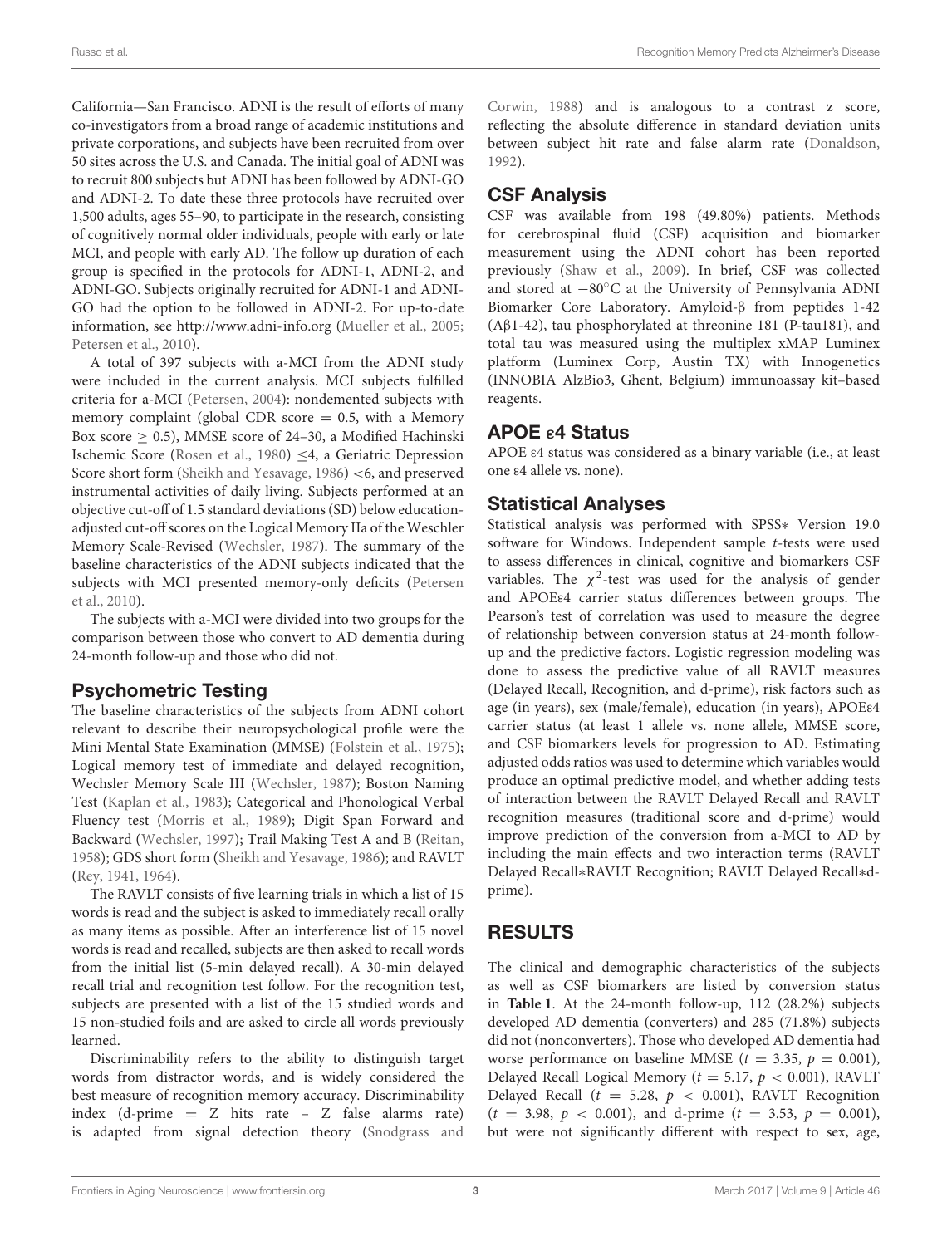| Variable                       | a-MCI Non-converters ( $n = 285$ ) | a-MCI converters $(n = 112)$ | <b>Statistical Test</b><br>$t/\chi^2$ | $p$ -value |
|--------------------------------|------------------------------------|------------------------------|---------------------------------------|------------|
| Age, y                         | $74.12 \pm 7.1$                    | $74.3 \pm 6.8$               | $-0.96$                               | 0.339      |
| Female, n (%)                  | 97 (34)                            | 44 (39)                      | 0.97                                  | 0.352      |
| Education, y                   | $15.7 \pm 3.1$                     | $15.5 \pm 2.9$               | 0.50                                  | 0.614      |
| GDS                            | $1.6 \pm 1.4$                      | $1.4 \pm 1.1$                | 1.21                                  | 0.226      |
| <b>MMSE</b>                    | $27.2 \pm 1.8$                     | $26.6 \pm 1.6$               | 3.35                                  | 0.001      |
| WMS-Immediate Recall           | $7.5 \pm 3.1$                      | $6.2 \pm 3.1$                | 3.56                                  | 0.000      |
| WMS-Delayed Recall             | $4.2 \pm 2.7$                      | $2.7 \pm 2.2$                | 5.52                                  | 0.000      |
| <b>Boston Naming Test</b>      | $25.7 \pm 4.0$                     | $24.9 \pm 4.2$               | 1.72                                  | 0.087      |
| Forward Digit Span             | $8.2 \pm 2.0$                      | $8.2 \pm 2.0$                | $-0.05$                               | 0.961      |
| Backward Digit Span            | $6.3 \pm 2.1$                      | $5.9 \pm 1.8$                | 1.41                                  | 0.159      |
| Category VFT                   | $16.1 \pm 5.1$                     | $15.1 \pm 4.4$               | 1.86                                  | 0.064      |
| TMT-A (seconds)                | $42.9 \pm 20.9$                    | $49.9 \pm 26.3$              | $-2.83$                               | 0.395      |
| TMT-B (seconds)                | $122.6 \pm 69.9$                   | $152.0 \pm 77.7$             | $-3.63$                               | 0.000      |
| RAVLT trial 1-5                | $32.3 \pm 9.5$                     | $26.7 \pm 6.1$               | 5.76                                  | 0.000      |
| <b>RAVLT Delayed Recall</b>    | $3.4 \pm 3.5$                      | $1.5 \pm 2.0$                | 5.28                                  | 0.000      |
| RAVLT Delayed-Intrusions       | $1.4 \pm 1.57$                     | $1.5 \pm 1.9$                | $-0.36$                               | 0.721      |
| RAVLT Recognition              | $10.1 \pm 3.4$                     | $8.5 \pm 3.8$                | 3.98                                  | 0.000      |
| RAVLT Recognition-False Alarms | $1.9 \pm 2.1$                      | $2.1 \pm 2.6$                | $-0.69$                               | 0.487      |
| $d$ -prime                     | $1.7 \pm 1.0$                      | $1.3 \pm 0.9$                | 3.42                                  | 0.001      |
| APOEε4 carriers, $n$ (%)       |                                    |                              | 11.81                                 | 0.003      |
| Noncarriers                    | 147 (51.6)                         | 38 (33.9)                    |                                       |            |
| Carriers 1 allele              | 111 (38.9)                         | 54 (48.2)                    |                                       |            |
| Carriers 2 alleles             | 27(9.5)                            | 20 (17.9)                    |                                       |            |
| CSF biomarkers, pg/ml, n       | 140                                | 58                           |                                       |            |
| Tau                            | $102.3 \pm 66.5$                   | $106.6 \pm 45.5$             | $-0.45$                               | 0.653      |
| $A - \beta 1 - 42$             | $172.7 \pm 58.9$                   | $141.8 \pm 35.2$             | 3.72                                  | 0.000      |
| p-Tau 181P                     | $34.2 \pm 18.8$                    | $38.6 \pm 15.7$              | $-1.57$                               | 0.117      |
| Tau/ $A-\beta$ 1-42            | $0.7 \pm 0.7$                      | $0.8\pm0.3$                  | $-0.67$                               | 0.506      |
| p-Tau 181P/A-β 1-42            | $0.2 \pm 0.2$                      | $0.3 \pm 0.1$                | $-1.62$                               | 0.106      |
| CSF AD profile                 | $0.5 \pm 0.2$                      | $0.4 \pm 0.1$                | 3.78                                  | 0.000      |

<span id="page-3-0"></span>TABLE 1 | Demographic characteristics, cognitive tests scores, and CSF biomarker profile on the MCI sample at baseline, split according to progression status at 24-month follow-up.

Values are numbers (percentages) or mean ± SD. a-MCI, amnestic mild cognitive impairment; MMSE, Mini-Mental State Examination Test; WMS III, Wechsler Memory Scale III, Logical memory test of immediate and delayed recall; TMT, Trail Making Test A and B; RAVLT, Rey Auditory Verbal Learning Test; CSF, cerebrospinal fluid; AD, Alzheimer's disease.

education, and other neuropsychological tests. The proportion of the individuals with APOEε4 was also significantly higher in those who developed AD dementia than those who did not  $(χ<sup>2</sup> = 11.81, p = 0.003)$ . CSF Aβ 11-42, tau, and P-tau181 levels were available in 198 subjects from two groups (58 vs. 140) for those who developed AD dementia and those who did not respectively. The group of a-MCI patients who progressed to AD dementia had lower levels of CSF Aβ42 ( $t = 3.71$ ,  $p < 0.001$ ) and CSF AD profile ( $t = 3.78$ ,  $p < 0.001$ ) than the group of nonprogressive a-MCI patients.

Results of logistic regression analyses are shown in **[Table 2](#page-4-0)**. Of the variables entered into the first step, only RAVLT Delayed Recall and CSF Aβ42 levels reached significance with the odds of 0.79 (95% CI 0.66–0.94) and 0.99 (95% CI 0.98– 0.99), respectively. The overall model was statistically significant  $(\chi^2 = 32.03, df = 12, p = 0.001)$ . When both interactions (RAVLT Delayed Recall∗RAVLT Recognition; RAVLT Delayed Recall∗d-prime) were entered to evaluate the impact of both recognition measures in predicting conversion, only CSF Aβ42 levels and RAVLT Delayed Recall∗d-prime interaction remained significant in the model with the odds of 0.98 (95% CI 0.97–0.99) and 0.75 (95% CI 0.58–0.97), respectively. Also, the overall model was statistically significant ( $\chi^2 = 38.23$ ,  $df = 14$ ,  $p < 0.001$ ). The area under the curve was.75, and the percentage of cases classified correctly was 77.4% at  $c = 0.50$ . Sensitivity was 0.41 and specificity was 0.93 at  $c = 0.50$ . The decrease in deviance was the largest for the second step including CSF Aβ42 levels and RAVLT Delayed Recall∗d-prime interaction, indicating that adding d-prime to delayed recall increased the predictive accuracy compared to delayed recall alone (205.354  $-$  199.149  $=$  6.205). The drop in deviance was significant  $(t = -52.79, df = 196, p < 0.001)$ . CSF markers by each potential effect modifier (age, gender, MMSE, RAVLT delayed recall, RAVLT recognition memory, d-prime, or APOE ε4)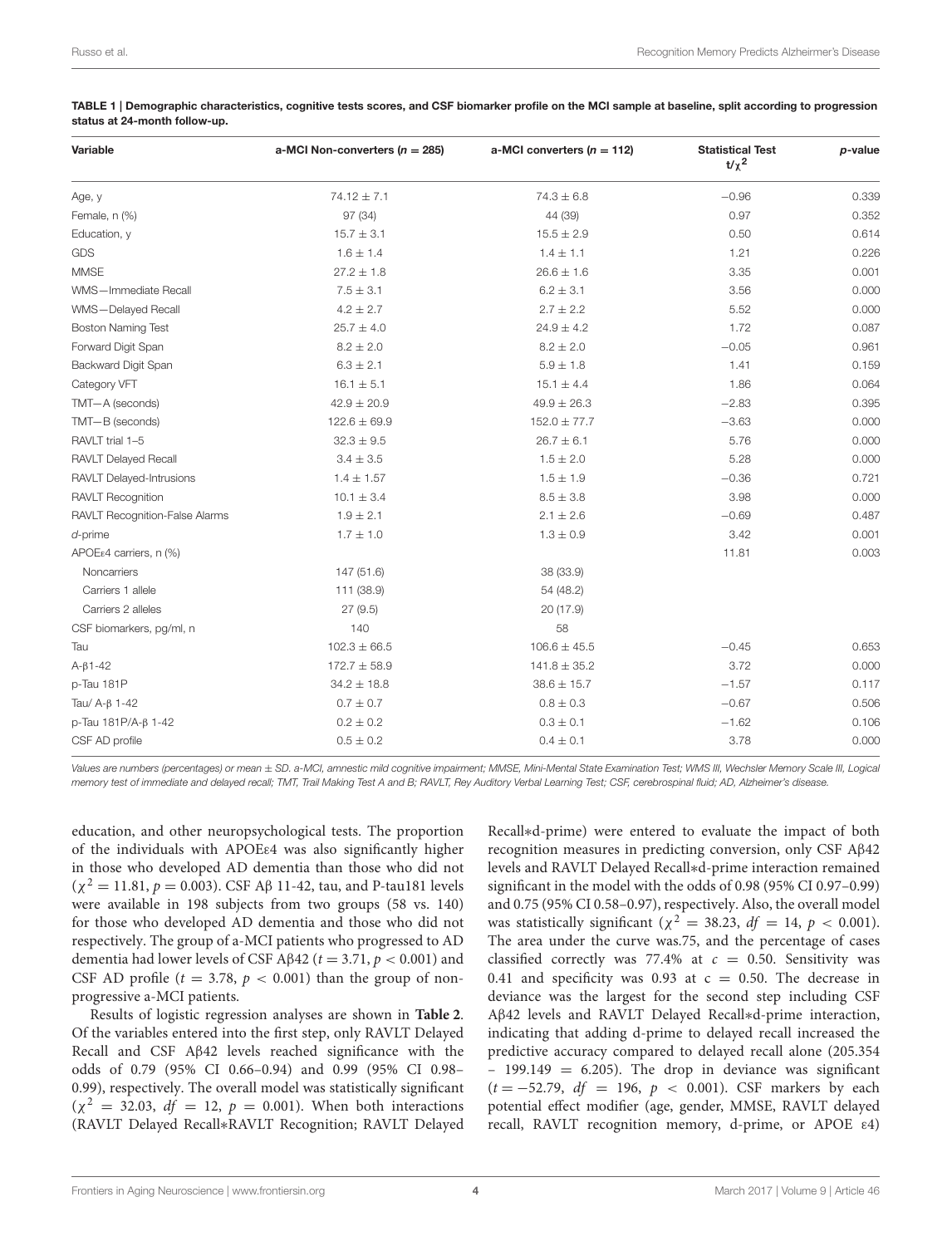#### <span id="page-4-0"></span>TABLE 2 | Results of logistic regression analysis.

| Variable                               | <b>Beta</b> | <b>SE</b> | Wald  | Df | p-value | OR (95% CI)         |
|----------------------------------------|-------------|-----------|-------|----|---------|---------------------|
| Age                                    | 0.022       | 0.025     | 0.777 |    | 0.38    | $1.02(0.97 - 1.07)$ |
| Gender (Male)                          | 0.013       | 0.389     | 0.001 |    | 0.97    | $1.01(0.47 - 2.17)$ |
| Education                              | $-0.113$    | 0.059     | 3.631 |    | 0.06    | $0.89(0.79 - 1.00)$ |
| <b>MMSE</b>                            | $-0.150$    | 0.101     | 2.212 |    | 0.14    | $0.86(0.71 - 1.05)$ |
| <b>RAVLT Delayed Recall</b>            | $-0.239$    | 0.092     | 6.764 |    | 0.01    | $0.79(0.66 - 0.94)$ |
| <b>RAVLT Recognition</b>               | $-0.093$    | 0.281     | 0.110 |    | 0.74    | $0.91(0.52 - 1.58)$ |
| $d$ -prime                             | 0.379       | 0.705     | 0.288 |    | 0.59    | 1.46 (0.37-5.82)    |
| $APOE\varepsilon4$                     | $-0.066$    | 0.378     | 0.030 |    | 0.86    | $0.94(0.45 - 1.96)$ |
| Tau                                    | $-0.009$    | 0.005     | 3.524 |    | 0.06    | $0.99(0.98 - 1.00)$ |
| $A\beta_{1-42}$                        | $-0.014$    | 0.005     | 9.302 |    | 0.00    | $0.99(0.98 - 0.99)$ |
| $P$ -tau <sub>181</sub>                | 0.012       | 0.016     | 0.636 |    | 0.42    | $1.01(0.98 - 1.04)$ |
| RAVLT Delayed Recall*RAVLT Recognition | 0.036       | 0.035     | 1.058 |    | 0.30    | $1.04(0.97 - 1.11)$ |
| RAVLT Delayed Recall*d-prime           | $-0.283$    | 0.132     | 4.596 |    | 0.03    | $0.75(0.58 - 0.98)$ |

MMSE, Mini-Mental State Examination Test; RAVLT, Rey Auditory Verbal Learning Test; APOE, Apolipoprotein E; Aβ1-42, Amyloid-β from peptides 1-42; P-tau181, tau phosphorylated at threonine 181; Standard error; DF, Degrees of freedom; OR, Odds ratio; CI, Confidence interval.

interaction term was added to model; there was no change in the results.

There were weak positive correlations between conversion ratio to AD dementia and MMSE, RAVLT Delayed Recall, RAVLT Recognition, and d-prime ( $r = 0.207, 0.299, -0.215$ , 0.254, respectively,  $n = 397$ ,  $p < 0.05$ ) (**[Table 3](#page-4-1)**). There was also a significant but negative correlation between conversion ratio to AD dementia and CSF Aβ42 levels ( $r = -0.659$ ,  $n = 198$ ,  $p < 0.001$ ). There were also a significant but positive correlation between conversion ratio to AD dementia and APOEε4 carrier status, ( $r = 0.355$ ,  $n = 397$ ,  $p < 0.001$ ), and CSF P-tau181 levels  $(r = 0.429, n = 198, p < 0.001).$ 

## **DISCUSSION**

In this study, we demonstrated that baseline CSF Aβ1-42 levels, RAVLT Delayed Recall, and the combination of RAVLT Delayed Recall and Recognition Discriminability Index (d-prime) were the strongest predictors of conversion from a-MCI to AD at 24 month follow-up in patients in the ADNI sample. These results were independent of other factors known to increase the risk of developing dementia, such as age, gender, education level, and APOEε4 status [\(Tabert et al., 2006;](#page-6-15) [Lanari and Parnetti, 2009;](#page-6-16) [Gomar et al., 2011\)](#page-6-17). We also showed that the combination of RAVLT Delayed Recall and traditional recognition measure may not predict MCI-AD conversion.

One might argue that the use of verbal episodic memory markers in this context is redundant. However, this may not be correct because the RAVLT memory measures examined as a predictor in this paper was not part of the study inclusion criteria in ADNI cohort (WMS-R logical memory was used). Nevertheless, evaluation of different components of verbal episodic memory deficit as a predictor in patients with a-MCI may be an advantage to interpret our patients in clinical practice or to improve their recruitment in clinical trials. Other important issue is that the diagnostic conversions over the 24-month period

<span id="page-4-1"></span>TABLE 3 | Correlations between conversion status at 24-month follow-up and the predictive factors.

|                                     | <b>Conversion MMSE</b>        |                               | <b>RAVLT</b>                      | <b>RAVLT</b>         | d-prime              |
|-------------------------------------|-------------------------------|-------------------------------|-----------------------------------|----------------------|----------------------|
|                                     | ratio                         |                               | <b>Delayed Recall Recognition</b> |                      |                      |
| Conversion ratio                    | 1.000                         | 0.207                         | 0.299                             | $0.215^*$            | 0.254                |
| <b>MMSE</b>                         | 0.207                         | 1.000                         | 0.515                             | 0.457                | $0.517$ <sup>*</sup> |
| <b>RAVLT Delayed</b><br>Recall      | $0.299^{*}$                   | $0.515^*$                     | 1.000                             | $0.622$ <sup>*</sup> | $0.715$ <sup>*</sup> |
| <b>RAVLT Recognition</b><br>d-prime | $0.215$ <sup>*</sup><br>0.254 | 0.457<br>$0.517$ <sup>*</sup> | 0.622<br>$0.715$ <sup>*</sup>     | 1.000<br>0.876       | 0.876<br>1.000       |

Values are Pearson's Correlation Coefficient (r). MMSE, Mini-Mental State Examination Test; RAVLT, Rey Auditory Verbal Learning Test.

 $p < 0.05$ .

should be viewed with some caution. A 24-month change period is not a sufficient amount of time to draw conclusions regarding the likelihood of clinical change. However, we preferred not include the 36- or 48-month period due to partially missing baseline data.

Numerous studies that characterized the episodic memory deficit in AD have used word list learning tasks such as those from the Consortium to Establish a Registry for Alzheimer Disease (CERAD) [\(Welsh et al., 1992\)](#page-6-33), the RAVLT [\(Rey,](#page-6-3) [1941,](#page-6-3) [1964\)](#page-6-4), and the California Verbal Learning Test (CVLT) [\(Delis et al., 1991\)](#page-6-34). These studies consistently showed that AD patients are equally impaired (relative to age-matched controls) on recognition and free recall components of the tasks. This pattern of performance is consistent with impaired consolidation rather than ineffective retrieval of new information [\(Delis et al., 1991\)](#page-6-34). This memory profile is a useful measure for a clinical diagnosis and classification MCI subjects.

However, MCI in general and a-MCI in particular are heterogeneous clinical constructs, and the reported literature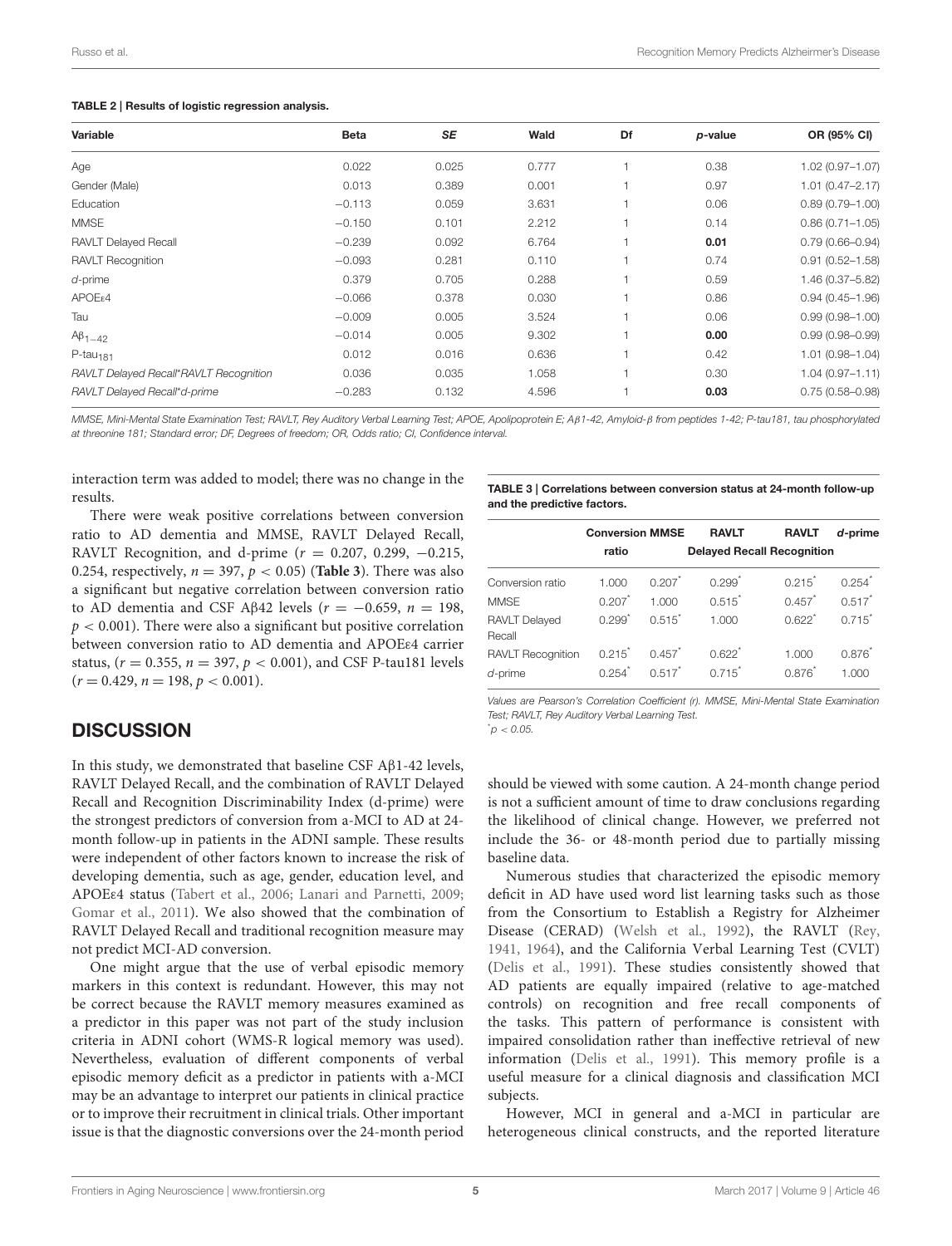that investigated the role of different verbal episodic memory task as a predictor of cognitive decline in MCI is variable, with inhomogeneous results. Explicit measures of delayed recall have been reported the best predictors of the development of AD in MCI subjects [\(Gainotti et al., 2014\)](#page-6-13). With respect to the recognition memory task, we found few studies that assessed their predictive value. [Rabin et al. \(2009\)](#page-6-35) revealed that logical memory recognition best predicted the progression to AD followed closely by the delayed recall condition of CVLT-II. [Yang et al. \(2012\)](#page-6-36) subdivided a-MCI sample from ADNI cohort into two subtypes, encoding failure (a-MCI-E) vs. retrieval deficit (a-MCI-R) but did not find that a-MCI-E was an independent prognostic factor to predict the progression to AD. In addition to the neuropsychological predictors, current criteria and recommendations [\(Dubois et al., 2007;](#page-6-11) [Albert et al.,](#page-5-2) [2011\)](#page-5-2) proposed that incorporation of distinctive and reliable biomarkers of underlying AD to predict MCI-AD conversion. Most prior studies of CSF biomarkers have showed only modest prognostic accuracy for prediction of conversion from MCI to AD [\(Vemuri et al., 2009\)](#page-6-18). On the other hand, most of these studies aimed to identify the predictive value of a set of commonly measured variables, with classification accuracies reaching up to 80%. However, none of these prior studies have investigated the predictive value when combining different related variables to homogenize the group of subjects with higher risk of conversion.

We have found that delayed recall can make important influence to recognition task in patients who convert to dementia, when the hits and false alarms are considered. Considering that memory is not a unitary concept, the strategy of combining recall and recognition memory measures might provide a more accurate assessment of MCI individuals who perform poorly on list learning tasks or allow to develop an empirical perspective of subtyping within a-MCI that may identify more homogenous subgroups reflecting common etiology and better predictors of decline. We considered that the simultaneous analysis of CSF biomarkers or the combination of different assessment yielded a better prediction of conversion from MCI to AD.

Future research should more closely examine which memory processes are tapped by specific tasks and the nature and extent of decline in these processes during the insidious transition from healthy aging to MCI to AD. This suggested subdivision within a-MCI based on recall and recognition performance need to be assessed using traditional delayed recall and recognition measures, but with inclusion of additional variables (e.g. d-prime). We also expect that future prediction studies consider the co-occurrence effects of different variables (interactions), and not only traditional additive (main effects) models.

# **REFERENCES**

- <span id="page-5-0"></span>Ahmed, S., Mitchell, J., Arnold, R., Nestor, P. J., and Hodges, J. R. (2008). Predicting rapid clinical progression in amnestic mild cognitive impairment. Dement. Geriatr. Cogn. Disord. 25, 170–177. doi: [10.1159/000113014](https://doi.org/10.1159/000113014)
- <span id="page-5-2"></span>Albert, M. S., DeKosky, S. T., Dickson, D., Dubois, B., Feldman, H. H., Fox, N. C., et al. (2011). The diagnosis of mild cognitive impairment due to

# ETHICS STATEMENT

The study was approved by the Institute of Neurological Research FLENI Ethics and Research Committee. The paper was reviewed and was acceptable for submission by the Alzheimer's Disease Neuroimaging Initiative Data and Publications Committee (ADNI DPC).

# AUTHOR CONTRIBUTIONS

All authors contributed extensively to the work presented in this paper. MR designed the study. JC and SV helped to evaluate and edit the manuscript. GS helped in the interpretation of data related to biomarkers. RA supervised development or research work and helped in data interpretation and manuscript evaluation.

## ACKNOWLEDGMENTS

Data collection and sharing for this project was funded by the Alzheimer's Disease Neuroimaging Initiative (ADNI) (National Institutes of Health Grant U01 AG024904) and DOD ADNI (Department of Defense award number W81XWH-12-2-0012). ADNI is funded by the National Institute on Aging, the National Institute of Biomedical Imaging and Bioengineering, and through generous contributions from the following: Alzheimer's Association; Alzheimer's Drug Discovery Foundation; BioClinica, Inc.; Biogen Idec Inc.; Bristol-Myers Squibb Company; Eisai Inc.; Elan Pharmaceuticals, Inc.; Eli Lilly and Company; F. Hoffmann-La Roche Ltd and its affiliated company Genentech, Inc.; GE Healthcare; Innogenetics, N.V.; IXICO Ltd.; Janssen Alzheimer Immunotherapy Research & Development, LLC.; Johnson & Johnson Pharmaceutical Research & Development LLC.; Medpace, Inc.; Merck & Co., Inc.; Meso Scale Diagnostics, LLC.; NeuroRx Research; Novartis Pharmaceuticals Corporation; Pfizer Inc.; Piramal Imaging; Servier; Synarc Inc.; and Takeda Pharmaceutical Company. The Canadian Institutes of Health Research is providing funds to support ADNI clinical sites in Canada. Private sector contributions are facilitated by the Foundation for the National Institutes of Health [\(www.fnih.org\)](http://www.fnih.org). The grantee organization is the Northern California Institute for Research and Education, and the study is coordinated by the Alzheimer's Disease Cooperative Study at the University of California, San Diego. ADNI data are disseminated by the Laboratory for Neuro Imaging at the University of Southern California. The other authors report no conflicts of interest and have nothing to disclose.

Alzheimer's disease: recommendations from the national institute on aging-Alzheimer's association workgroups on diagnostic guidelines for Alzheimer's disease. Alzheimers Dement. 7, 270–279. doi: [10.1016/j.jalz.2011.03.008](https://doi.org/10.1016/j.jalz.2011.03.008)

<span id="page-5-1"></span>Carlesimo, G. A., Perri, R., and Caltagirone, C. (2011). Category cued recall following controlled encoding as a neuropsychological tool in the diagnosis of Alzheimer's disease: a review of the evidence. Neuropsychol. Rev. 21, 54–65. doi: [10.1007/s11065-010-9153-7](https://doi.org/10.1007/s11065-010-9153-7)